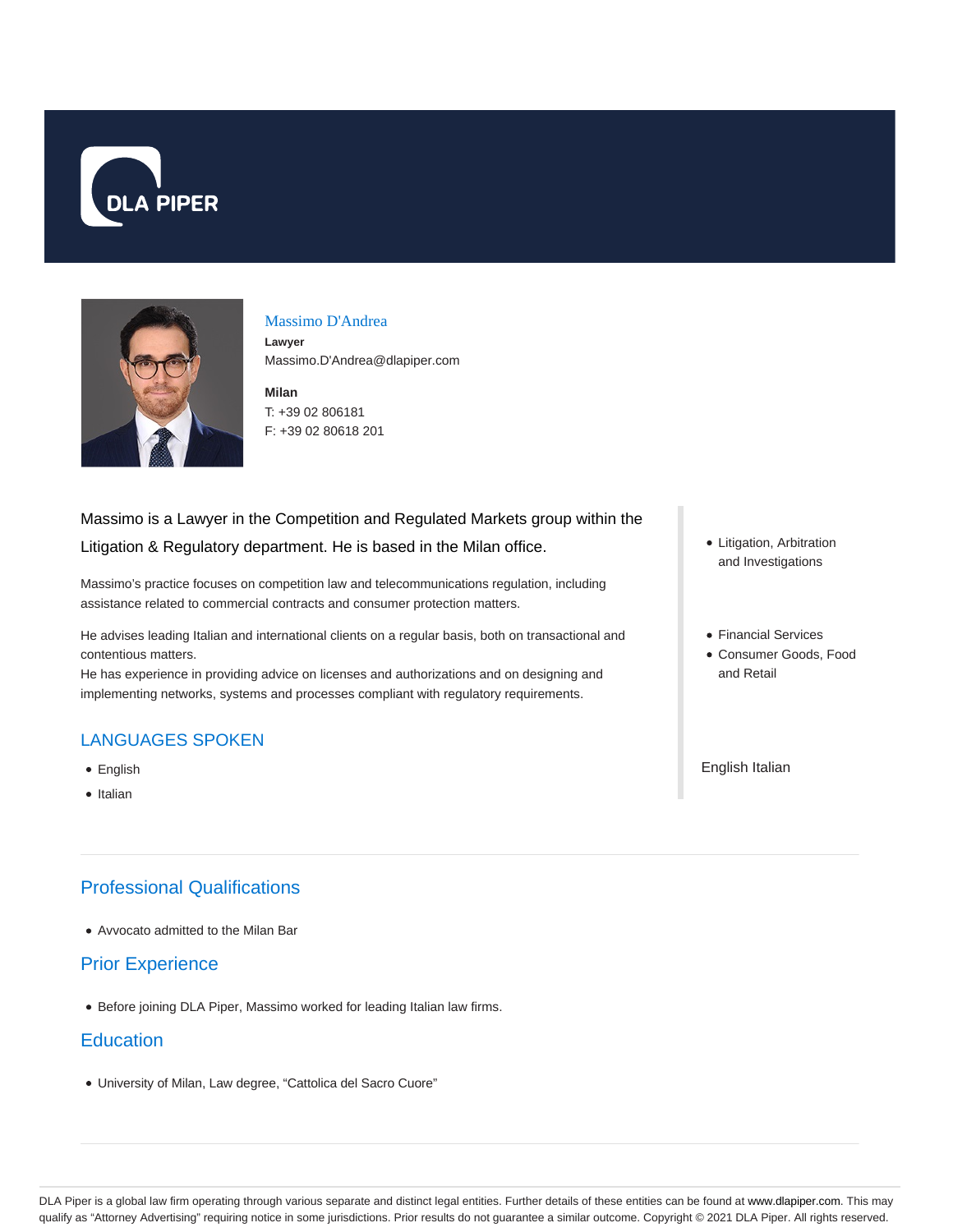Massimo is a lecturer at the University of Milan "Cattolica del Sacro Cuore" and collaborates with the departments of Industrial and Commercial law.

## **Publications**

**Antitrust bites - Newsletter**

28 June 2022

With decision of 22 June 2022 (case C-267/20), the EU Court of Justice ruled on the application of the limitation period regime and of the quantification of harm provided for by Directive 104/2014/EU regarding compensation claims brought after the entry into force of the Directive (25 December 2014)

**Antitrust bites - Newsletter**

31 May 2022

On 10 May 2022, the European Commission adopted the new Vertical Block Exemption Regulation (VBER) and the Vertical Guidelines, which will enter into force on 1 June 2022, and replace the previous versions of VBER and Vertical Guidelines expiring on 31 May 2022.

#### **Antitrust bites - Newsletter**

28 April 2022

With decision of 29 March 2022, published in the Bulletin no. 14 of 19 April 2022, the Italian Competition Authority (ICA) found an abuse of dominant position by Caronte & Tourist S.p.A. (C&T), in breach of Article 3, lett. a), law no. 287/90.

**Antitrust bites - Newsletter**

31 March 2022

The Italian Competition Authority has updated the turnover thresholds which, if exceeded, starting from 21 March 2022, trigger the obligation of prior notification of concentrations.

**Changes to Italian FDI regime in the electronic communications sector enters into force**

30 March 2022

With Law Decree no. 21 dated 21 March 2022, the Italian government has adopted a suite of urgent measures that include material changes to the Italian FDI regime.

**Antitrust bites - Newsletter**

28 February 2022

In 2021, the Italian Competition Authority (ICA) imposed fines of over EUR1.4 billion on undertakings for antitrust infringements. The total amount of fines was significantly affected (four-fifths of the total) by the fine of approximately EUR 1.1 billion issued by the ICA in a case concerning an abuse of dominant position, which is currently the highest fine ever imposed by the ICA.

**Antitrust bites - Newsletter**

DLA Piper is a global law firm operating through various separate and distinct legal entities. Further details of these entities can be found at www.dlapiper.com. This may qualify as "Attorney Advertising" requiring notice in some jurisdictions. Prior results do not guarantee a similar outcome. Copyright @ 2021 DLA Piper. All rights reserved.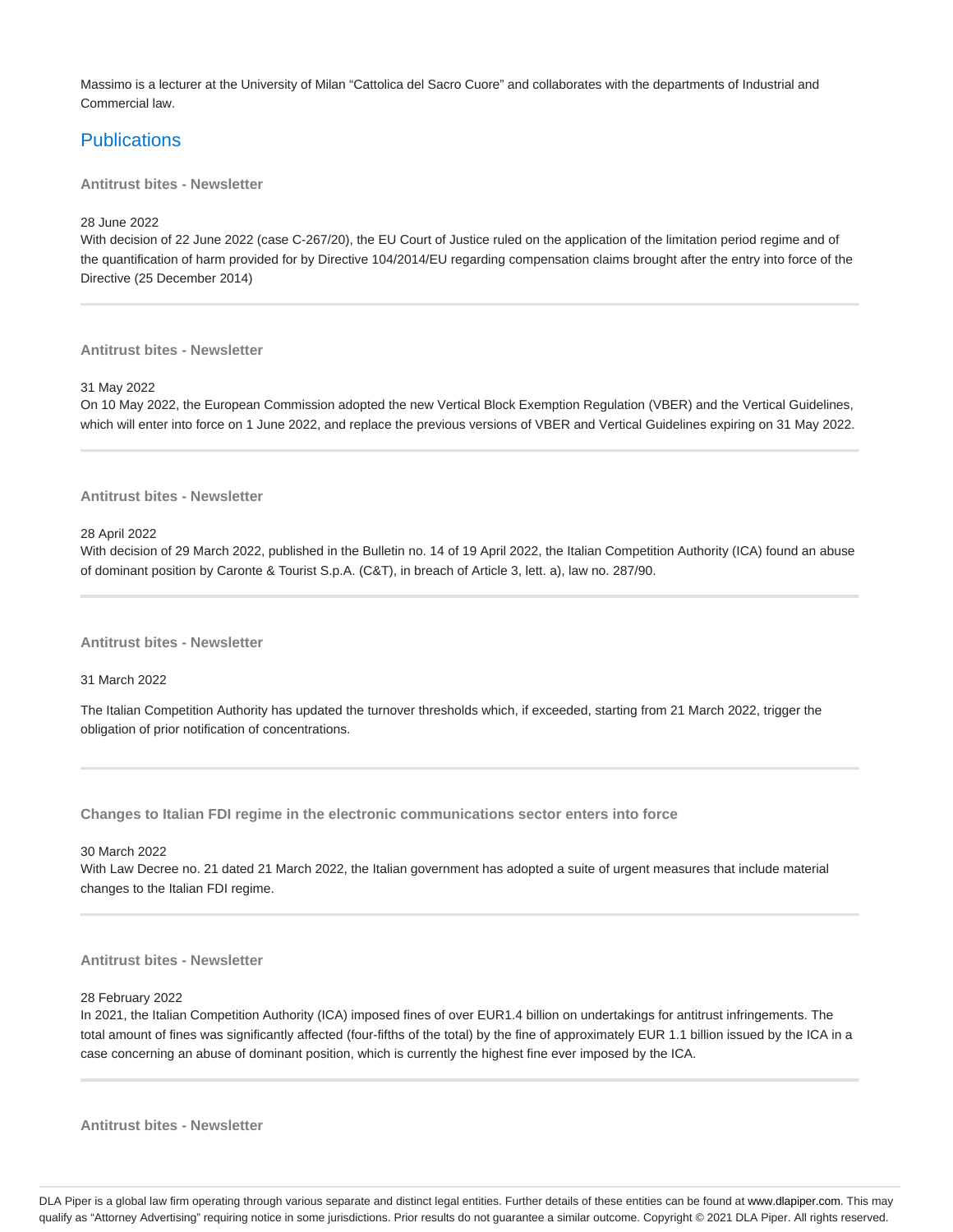#### 31 January 2022

Joint Sections of the Supreme Court affirm the partial nullity of guarantees concluded following an anticompetitive agreement

**Antitrust Bites – Newsletter**

#### 27 December 2021

On December 14, 2021, the Legislative Decree of November 8, 2021, No. 185, entered into force. It transposes Directive (EU) 1/2019 (the ECN+ Directive), and introduces significant changes to the national competition law with the aim of strengthening and harmonizing at EU level the investigation and sanctioning powers of the Italian Competition Authority (ICA).

**New Italian Electronic Communications Code enters into force**

## 22 December 2021

The new Legislative Decree (the Decree) implementing EU Directive No. 2018/1972 establishing the European Electronic Communications Code (the Directive) was published in the Official Journal on December 9, 2021, and will enter into force on December 24, 2021.

### **Antitrust Bites – Newsletter**

#### 1 December 2021

With press release n. 45 of November 4, the Italian government reported that it has approved the draft annual law for the market and competition 2021, in accordance with the obligation set out in article 47 of Law no. 99/2009 – which was followed by the adoption of a single Law for Competition in 2017 (law no. 124) – and in line with the programmatic objectives defined by the PNRR.

## **Antitrust Bites – Newsletter**

1 November 2021

With preliminary ruling of 6 October 2021, in case C-882/19, the EU Court of Justice ruled on the possibility for a party damaged by an infringement of Art. 101 TFEU to bring an action for damages against the subsidiaries of a company deemed responsible for the infringement.

### **Antitrust Bites – Newsletter**

#### 30 September 2021

With judgment No. 9803, published on 15 September 2021, the Italian Regional Administrative Court of Lazio annulled the sanctions imposed by the Italian Competition Authority (ICA) against a telephone operator for alleged margin squeeze conduct contrary to Article 102 TFEU.

**Antitrust Bites – July 2021**

29 July 2021

European Commission launches public consultation on draft revised VBER and Vertical Guidelines.

DLA Piper is a global law firm operating through various separate and distinct legal entities. Further details of these entities can be found at www.dlapiper.com. This may qualify as "Attorney Advertising" requiring notice in some jurisdictions. Prior results do not guarantee a similar outcome. Copyright @ 2021 DLA Piper. All rights reserved.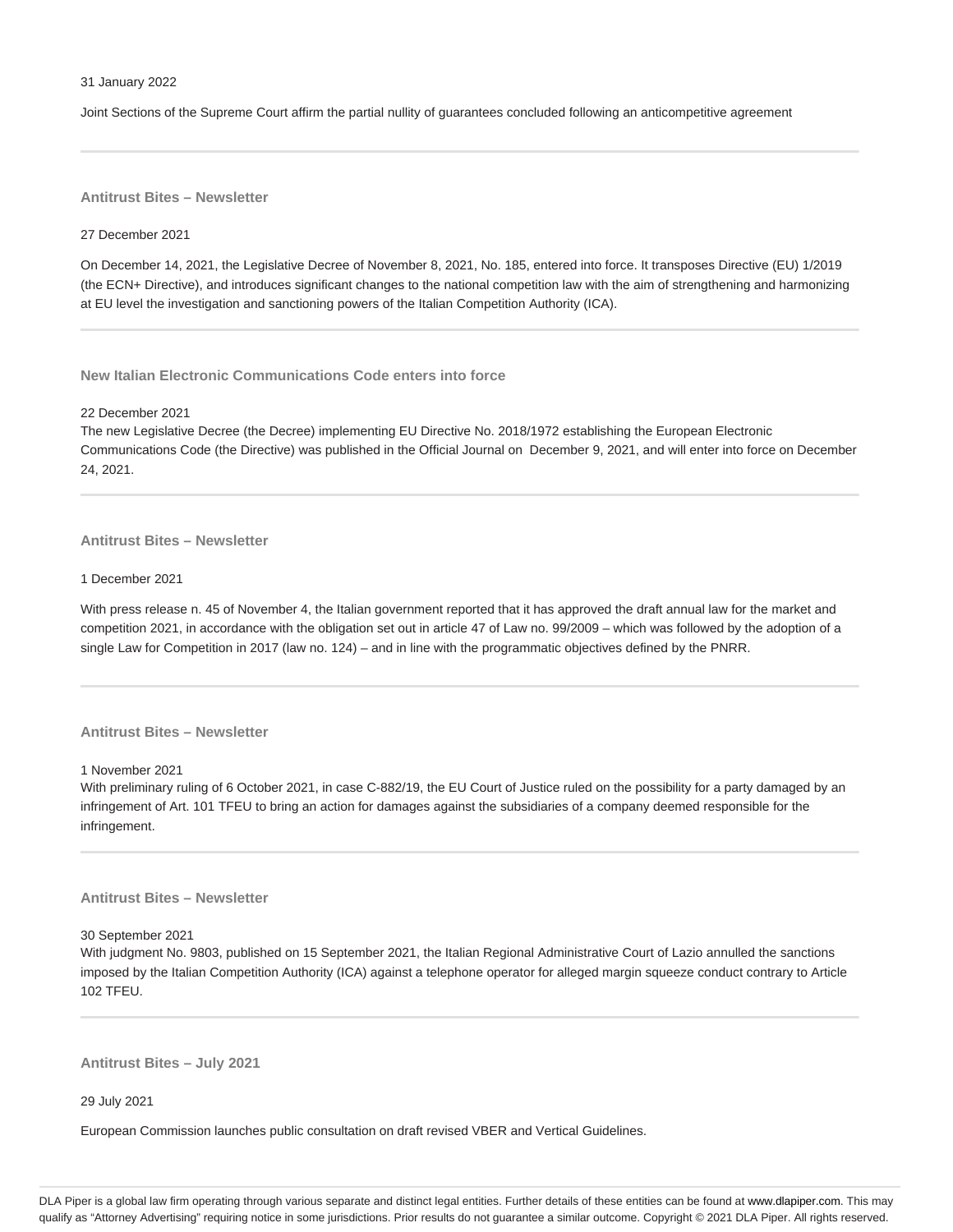## **Antitrust Bites – Newsletter**

1 July 2021

European Commission and English Competition and Markets Authority open two proceedings against Facebook.

**Antitrust Bites – Newsletter**

28 May 2021 Commission proposes new Regulation on the control of foreign subsidies in the single market.

**New Italian class action regime enters into force**

26 May 2021

On May 19, 2021, the reform of the Italian legal framework on class actions finally entered into force. The new rules, designed by Law n. 31 and published on April 18, 2019, (Law n. 31/2019), were initially intended to become effective on April 19, 2020, but had been delayed twice.

**Antitrust Bites – Newsletter**

29 April 2021

On March 26, 2021, after a public consultation on the control of concentrations, the European Commission has published Guidance on the application of the referral mechanism set out in Article 22 of the Council Regulation (EC) No. 139/2004 (EUMR).

**Antitrust Bites – Newsletter**

25 March 2021 National competition authorities relieved of their competence and ne bis in idem: Clarifications from the ECJ

**Newsletter Antitrust Bites – February 2021**

25 February 2021

With its decision of 2 February 2021, the Italian Competition Authority opened an investigation against the main undertakings and associations active in the management of private copying levy relating to the video sector to ascertain the existence of a possible infringement of Article 101 TFEU.

**Antitrust Bites - Newsletter**

27 January 2021 Antitrust Bites Newsletter

DLA Piper is a global law firm operating through various separate and distinct legal entities. Further details of these entities can be found at www.dlapiper.com. This may qualify as "Attorney Advertising" requiring notice in some jurisdictions. Prior results do not guarantee a similar outcome. Copyright @ 2021 DLA Piper. All rights reserved.